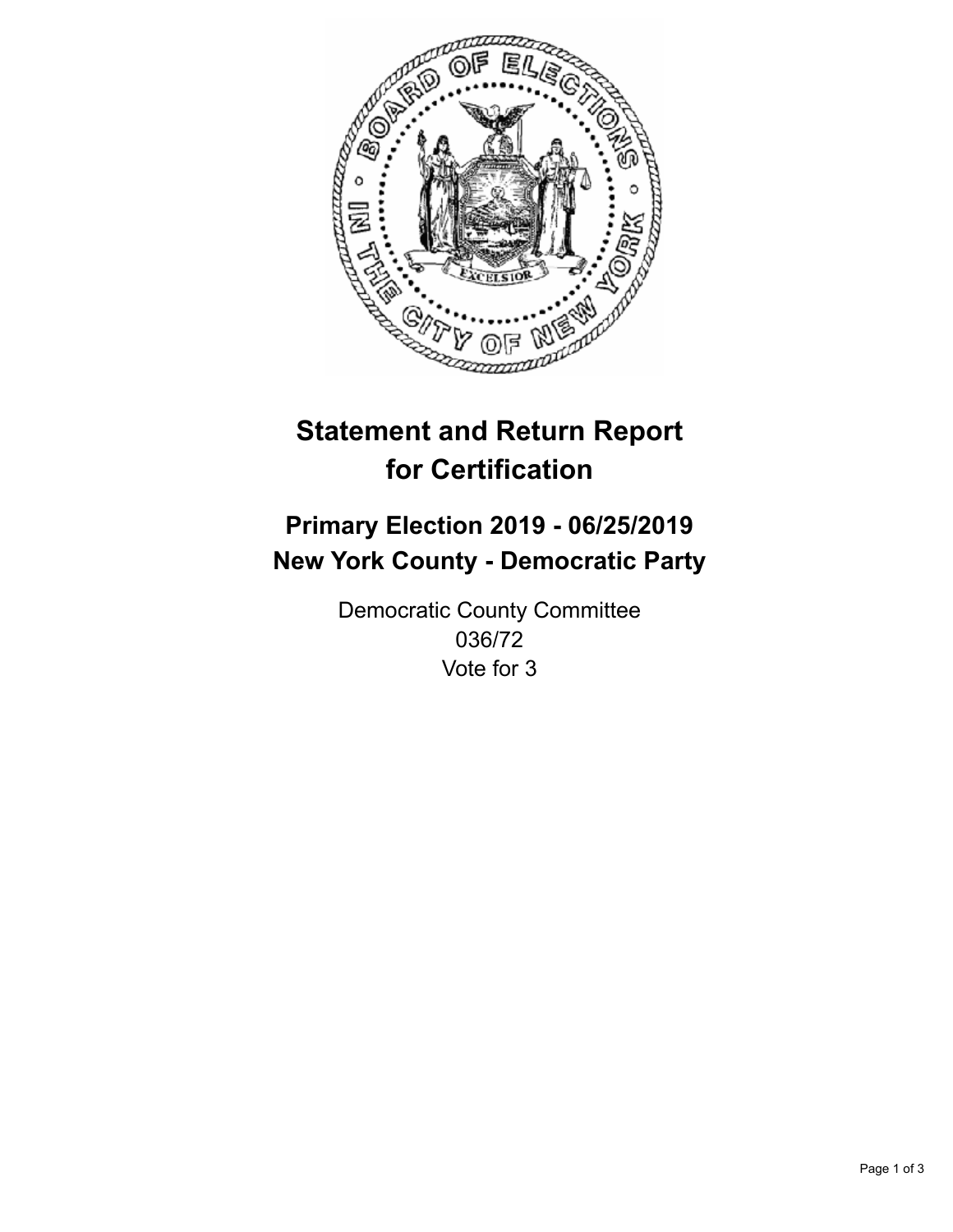

## **Assembly District 72**

| PUBLIC COUNTER                                           | 30             |
|----------------------------------------------------------|----------------|
| <b>MANUALLY COUNTED EMERGENCY</b>                        | 0              |
| ABSENTEE / MILITARY                                      | $\overline{2}$ |
| AFFIDAVIT                                                | 0              |
| <b>Total Ballots</b>                                     | 32             |
| Less - Inapplicable Federal/Special Presidential Ballots | $\Omega$       |
| <b>Total Applicable Ballots</b>                          | 32             |
| <b>CARMEN MOJICA</b>                                     | 9              |
| <b>MARLOS BARRERO</b>                                    | 11             |
| ANA VALDEZ                                               | 7              |
| RENE ANTONIO VARGAS MARTINEZ                             | 2              |
| JASON LAUFER (WRITE-IN)                                  | 1              |
| <b>Total Votes</b>                                       | 30             |
| Unrecorded                                               | 66             |